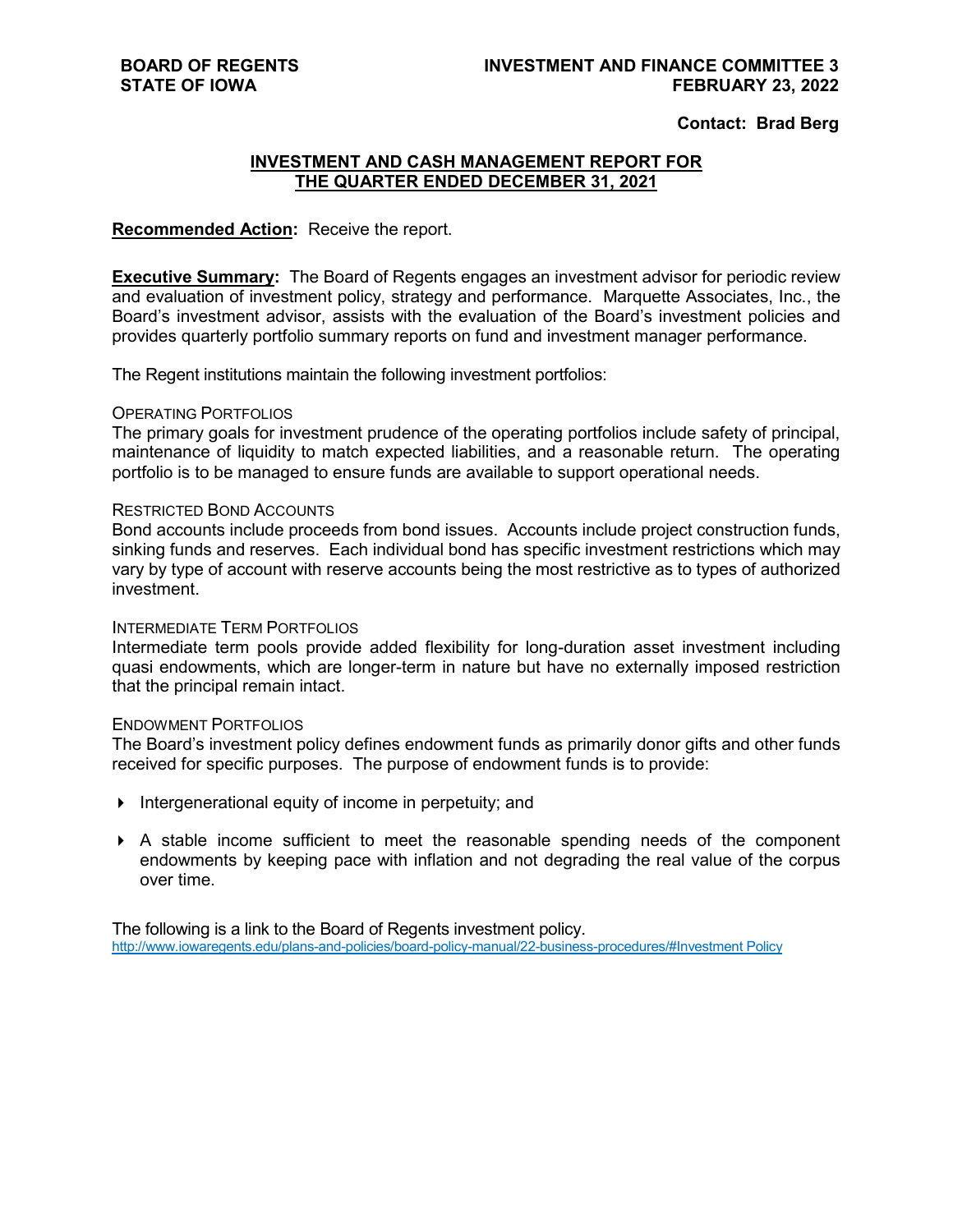## **BOARD OF REGENTS STATE OF IOWA**

## **INVESTMENT AND FINANCE COMMITTEE 3 PAGE 2**

|                                                                                                                            |                               | <b>Market Value</b> |          | <b>Return</b>            |                         |
|----------------------------------------------------------------------------------------------------------------------------|-------------------------------|---------------------|----------|--------------------------|-------------------------|
| UNIVERSITY OF IOWA                                                                                                         | Dollars (000's)               | $\%$                | Quarter  | <b>Rolling</b><br>1 Year | <b>Current</b><br>Yield |
| Cash and Daily Liquidity                                                                                                   | \$143,946                     | 8.2%                | 0.01%    | 0.02%                    | 0.02%                   |
| 91-Day T-Bill                                                                                                              |                               |                     | 0.01%    | 0.05%                    |                         |
| <b>Externally Managed Diversified Operating Pool</b>                                                                       | \$1,618,025                   | 91.8%               | 1.30%    | 3.20%                    |                         |
| <b>Blended Policy Index</b>                                                                                                |                               |                     | 1.20%    | 3.10%                    |                         |
| Merrill Lynch 1-3 Government/Corporate                                                                                     |                               |                     | $-0.53%$ | $-0.41%$                 |                         |
| <b>Total Operating</b>                                                                                                     | \$1,761,971                   | 100.0%              | 1.19%    | 2.94%                    |                         |
| <b>Restricted Bond Accounts</b>                                                                                            | \$211,778                     |                     | $-0.19%$ | $-0.12%$                 | 0.34%                   |
| 91-Day T-Bill                                                                                                              |                               |                     | 0.01%    | 0.05%                    |                         |
| Merrill Lynch 1-3 Treasury/Agency                                                                                          |                               |                     | $-0.53%$ | $-0.55%$                 |                         |
| Long-Term Endowment                                                                                                        | \$659,300                     |                     | 2.50%    | 18.20%                   |                         |
| <b>Blended Policy Index</b>                                                                                                |                               |                     | 3.00%    | 14.00%                   |                         |
| Intermediate Term Pool                                                                                                     | \$513,323                     |                     | 2.20%    | 5.70%                    |                         |
| <b>Blended Policy Index</b>                                                                                                |                               |                     | 2.10%    | 5.30%                    |                         |
| <b>Barclays Aggregate</b>                                                                                                  |                               |                     | $0.00\%$ | $-1.50%$                 |                         |
| ▶ SUI has additional bond trustee balances of \$249.3 million with US Bank Corporate Trust.                                |                               |                     |          |                          |                         |
| ▶ SUI has an additional investment account with a balance of \$22.6 million for the lowa Medical Mutual Insurance Company. |                               |                     |          |                          |                         |
|                                                                                                                            | <b>Billian Alexandre Bank</b> |                     |          | <b>The Associate</b>     |                         |

|                                                                                               | <b>Market Value</b> |        | <b>Return</b> |                |                |  |
|-----------------------------------------------------------------------------------------------|---------------------|--------|---------------|----------------|----------------|--|
| <b>IOWA STATE UNIVERSITY</b>                                                                  |                     |        |               | <b>Rolling</b> | <b>Current</b> |  |
|                                                                                               | Dollars (000's)     | %      | Quarter       | 1 Year         | Yield          |  |
| Cash and Daily Liquidity                                                                      | \$135,194           | 21.2%  | $0.00\%$      | 0.04%          | 0.04%          |  |
| 91-Day T-Bill                                                                                 |                     |        | 0.01%         | 0.05%          |                |  |
| Internally Managed Short-Term Securities and Bank CDs                                         | \$19,991            | 3.1%   | $-0.02%$      | 0.04%          | 0.10%          |  |
| Merrill Lynch 1-3 Treasury/Agency                                                             |                     |        | $-0.53\%$     | $-0.55%$       |                |  |
| <b>Externally Managed Diversified Operating Pool</b>                                          | \$482,904           | 75.7%  | 1.30%         | 3.60%          |                |  |
| <b>Blended Policy Index</b>                                                                   |                     |        | 1.20%         | 3.10%          |                |  |
| Merrill Lynch 1-3 Government/Corporate                                                        |                     |        | $-0.53%$      | $-0.41%$       |                |  |
| <b>Total Operating</b>                                                                        | \$638,089           | 100.0% | 1.01%         | 2.70%          |                |  |
| <b>Restricted Bond Accounts</b>                                                               | \$64,060            |        | $-0.30%$      | 0.01%          | 0.46%          |  |
| 91-Day T-Bill                                                                                 |                     |        | 0.01%         | 0.05%          |                |  |
| Merrill Lynch 1-3 Treasury/Agency                                                             |                     |        | $-0.53%$      | $-0.55%$       |                |  |
| Long-Term Endowment                                                                           | \$228,472           |        | 2.60%         | 18.10%         |                |  |
| <b>Blended Policy Index</b>                                                                   |                     |        | 3.00%         | 14.00%         |                |  |
| ▶ ISU has additional bond trustee balances of \$2.2 million with Wells Fargo Corporate Trust. |                     |        |               |                |                |  |

|                                                                                                                 |                 | <b>Market Value</b> |          | <b>Return</b>  |                |
|-----------------------------------------------------------------------------------------------------------------|-----------------|---------------------|----------|----------------|----------------|
| UNIVERSITY OF NORTHERN IOWA                                                                                     |                 |                     |          | <b>Rolling</b> | <b>Current</b> |
|                                                                                                                 | Dollars (000's) | $\%$                | Quarter  | 1 Year         | Yield          |
| Cash and Daily Liquidity                                                                                        | \$40,303        | 36.8%               | 0.05%    | 0.20%          | 0.19%          |
| 91-Day T-Bill                                                                                                   |                 |                     | 0.01%    | 0.05%          |                |
| Internally Managed Short-Term Securities and Bank CDs                                                           | \$13,602        | 12.4%               | $-0.90%$ | $-1.07%$       | 0.69%          |
| Merrill Lynch 1-3 Treasury/Agency                                                                               |                 |                     | $-0.53%$ | $-0.55%$       |                |
| Externally Managed Diversified Operating Pool                                                                   | \$55,470        | 50.7%               | 1.30%    | 3.20%          |                |
| <b>Blended Policy Index</b>                                                                                     |                 |                     | 1.20%    | 3.10%          |                |
| Merrill Lynch 1-3 Government/Corporate                                                                          |                 |                     | $-0.53%$ | $-0.41%$       |                |
| <b>Total Operating</b>                                                                                          | \$109,375       | 100.0%              | 0.57%    | 1.68%          |                |
| Restricted Bond Accounts                                                                                        | \$38,760        |                     | $-0.45%$ | $-0.51%$       | 0.76%          |
| 91-Day T-Bill                                                                                                   |                 |                     | 0.01%    | 0.05%          |                |
| Merrill Lynch 1-3 Treasury/Agency                                                                               |                 |                     | $-0.53%$ | $-0.55%$       |                |
| Long-Term Endowment                                                                                             | \$20,616        |                     | 2.50%    | 18.20%         |                |
| <b>Blended Policy Index</b>                                                                                     |                 |                     | 3.00%    | 14.00%         |                |
| Intermediate Term Pool                                                                                          | \$28,145        |                     | 2.20%    | 5.70%          |                |
| <b>Blended Policy Index</b>                                                                                     |                 |                     | 2.10%    | 5.30%          |                |
| <b>Barclays Aggregate</b>                                                                                       |                 |                     | $0.00\%$ | $-1.50%$       |                |
| I UNI invests in SUI's Externally Managed Diversified Operating and Intermediate Pools and Long-Term Endowment. |                 |                     |          |                |                |

| <b>IOWA SCHOOL FOR THE DEAF</b>                       | <b>Market Value</b> |        | Return<br><b>Rolling</b> |                | <b>Current</b> |
|-------------------------------------------------------|---------------------|--------|--------------------------|----------------|----------------|
|                                                       | Dollars (000's)     | $\%$   | Quarter                  | 1 Year         | Yield          |
| Cash and Daily Liquidity                              | \$2,211             | 100.0% | 0.005%                   | 0.006%         | 0.005%         |
|                                                       | <b>Market Value</b> |        | Return                   |                |                |
| <b>IOWA BRAILLE AND SIGHT SAVING SCHOOL</b>           |                     |        |                          | <b>Rolling</b> | <b>Current</b> |
|                                                       | Dollars (000's)     | $\%$   | Quarter                  | 1 Year         | Yield          |
| Cash and Daily Liquidity                              | \$1,383             | 100.0% | 0.005%                   | 0.006%         | 0.005%         |
| If ISD and IBSSS invest in ISU's Long-Term Endowment. |                     |        |                          |                |                |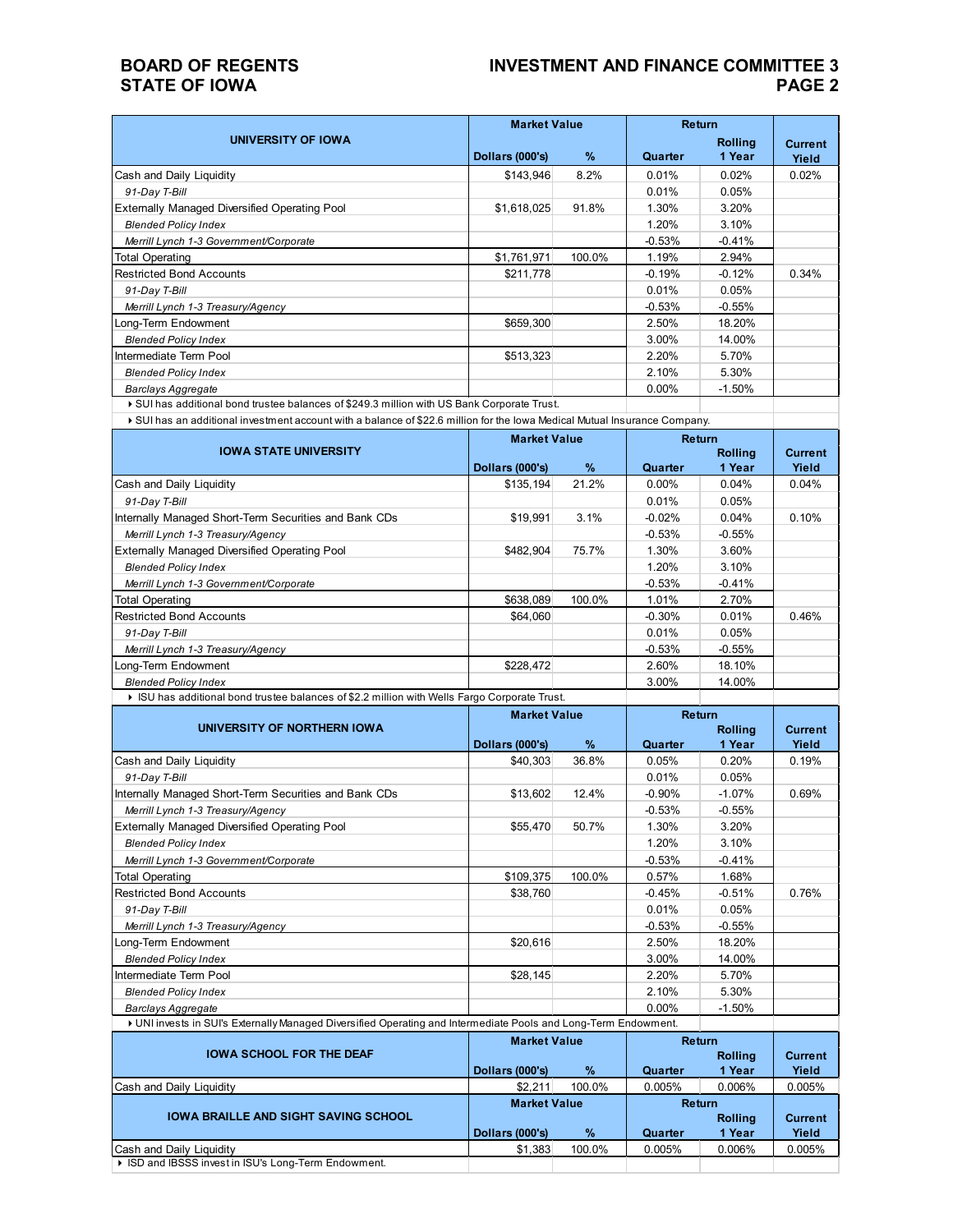# **BOARD OF REGENTS STATE OF IOWA**

Below are the Board authorized fund managers:

| <b>MANAGER</b>                                                                           | <b>TYPE</b>                                                        | <b>AUTHORIZED</b>               |
|------------------------------------------------------------------------------------------|--------------------------------------------------------------------|---------------------------------|
| Acadian Asset Management                                                                 | <b>Global Low Volatility Equity</b>                                | <b>June 2017</b>                |
| <b>Adams Street Partners</b><br>2010 Global Offering                                     | <b>Private Equity Fund Manager</b>                                 | March 2010                      |
| <b>Adams Street Partners</b><br>2012 Global Offering                                     | <b>Private Equity Fund Manager</b>                                 | September 2011                  |
| <b>Adams Street Partners</b><br>2013 Global Offering                                     | <b>Private Equity Fund Manager</b>                                 | September 2012                  |
| AllianceBernstein Global-Plus Fixed Income                                               | <b>Fixed Income Fund Manager</b>                                   | September 2014                  |
| Arrowstreet Capital All World ex-U.S.                                                    | Non-U.S. Equity Investment Manager                                 | June 2013                       |
| <b>Brandywine Global Opportunistic</b>                                                   | <b>Fixed Income Fund Manager</b>                                   | September 2014                  |
| Commonfund Capital, Inc.<br><b>Natural Resource Partners IX</b>                          | Private Real Assets Fund Manager                                   | April 2012                      |
| Commonfund Capital International<br>Partners VI, L.P. (CF Int'l Partners VI)             | International Private Equity Manager                               | March 2007                      |
| <b>Commonfund Capital Private Equity</b><br>Partners VII, L.P. (CF Private Equity VII)   | Domestic Private Equity Manager                                    | March 2007                      |
| <b>Commonfund Capital Venture Partners</b><br>VIII, L.P. (CF Venture Capital VIII)       | Primarily Domestic Venture Capital Manager                         | March 2007                      |
| <b>Commonfund Capital Natural Resources</b><br>Partners VIII, L.P. (CF NR Partners VIII) | Private Real Assets Fund Manager                                   | September 2008                  |
| Delaware Investments (Macquarie Group)                                                   | Small Cap Core Domestic Fund Manager                               | December 2008                   |
| Dimensional Fund Advisors (DFA)<br>(DFA 1-year Fixed Income Fund)                        | Short-Term Fixed Income Manager<br>Short-Term Fixed Income Manager | February 2012<br>December 2013  |
| Dodge & Cox (Income Fund)<br>Dodge & Cox (Global Bond Fund)                              | <b>Fixed Income Fund Manager</b><br>Global Bond Fund Manager       | February 2004<br>September 2014 |
| <b>EARNEST Partners International Equity</b>                                             | Non-U.S. Equity Investment Manager                                 | June 2013                       |
| <b>Federated Investors</b><br>(Federated Ultra-Short Bond Fund)                          | Short-Term Fixed Income Manager                                    | December 2013                   |
| Aberdeen Capital Management<br>Aberdeen Energy & Resources Partners<br>III, L.P.         | Private Real Assets Fund Manager                                   | December 2013                   |

*Continued on the following page.*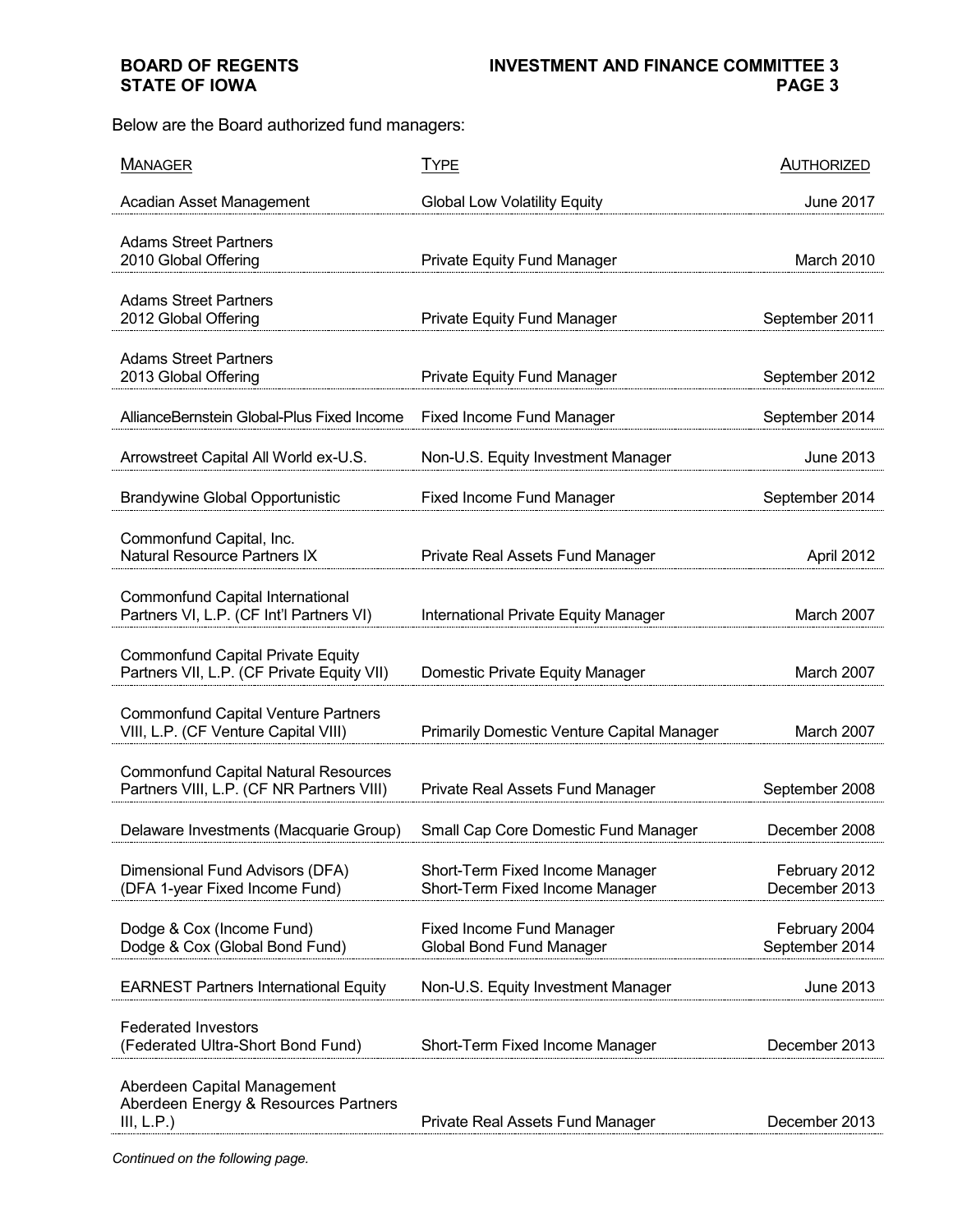**BOARD OF REGENTS STATE OF IOWA**

# **INVESTMENT AND FINANCE COMMITTEE 3 PAGE 4**

| <b>MANAGER</b>                                                                                                               | <b>TYPE</b>                                                                                                                                                                                                          | <b>AUTHORIZED</b>                                                                                       |
|------------------------------------------------------------------------------------------------------------------------------|----------------------------------------------------------------------------------------------------------------------------------------------------------------------------------------------------------------------|---------------------------------------------------------------------------------------------------------|
| Guggenheim Partners Asset Management                                                                                         | Bank Loan Fund Manager                                                                                                                                                                                               | August 2013                                                                                             |
| <b>VOYA Investment Management</b>                                                                                            | Bank Loan Fund Manager                                                                                                                                                                                               | August 2013                                                                                             |
| Neuberger Berman                                                                                                             | <b>High Yield Bond Fund Manager</b><br><b>High Yield Bond Fund Manager</b>                                                                                                                                           | August 2011<br>August 2014                                                                              |
| <b>NB Alternative Advisors</b><br>(NB Crossroads XVIII)                                                                      | Private Equity Fund Manager                                                                                                                                                                                          | November 2005                                                                                           |
| <b>NB Alternative Advisors</b><br>(NB Crossroads XX)                                                                         | <b>Private Equity Fund Manager</b>                                                                                                                                                                                   | September 2012                                                                                          |
| <b>NB Alternative Advisors</b>                                                                                               | Private Equity/Private Real Assets Fund Manager                                                                                                                                                                      | November 2019                                                                                           |
| JP Morgan Prime Liquidity Fund                                                                                               | Short-Term Fixed Income Manager                                                                                                                                                                                      | September 2018                                                                                          |
| <b>Landmark Partners</b><br>(Landmark Equity Partners XIV, L.P.)                                                             | <b>Private Equity Fund Manager</b>                                                                                                                                                                                   | March 2010                                                                                              |
| <b>Landmark Partners</b><br>(Landmark Equity Partners XV, L.P.)<br>(Landmark Real Estate Fund VII)                           | Private Equity Fund Manager<br>Private Real Estate Fund Manager                                                                                                                                                      | September 2012<br>December 2013                                                                         |
| MacKay Shields                                                                                                               | Core and Intermediate Fixed Income                                                                                                                                                                                   | <b>June 2017</b>                                                                                        |
| <b>Metropolitan Real Estate Partners</b><br>Global III Fund (MREP Global III)                                                | Private Real Estate Fund Manager                                                                                                                                                                                     | September 2009                                                                                          |
| <b>Metropolitan Real Estate Partners</b><br>Global VI Fund (MREP Global VI)                                                  | Private Real Estate Fund Manager                                                                                                                                                                                     | April 2012                                                                                              |
| Morgan Stanley PRIME Fund                                                                                                    | <b>Core US Real Estate</b>                                                                                                                                                                                           | June 2017                                                                                               |
| <b>PIMCO</b><br>PIMCO Short-Term Bond Fund                                                                                   | Short-Term Fixed Income Manager<br>Short-Term Fixed Income Manager                                                                                                                                                   | February 2012<br>December 2013                                                                          |
| <b>Principal Financial Group</b><br>(Enhanced Property Fund)                                                                 | Private Real Estate Fund Manager                                                                                                                                                                                     | November 2005                                                                                           |
| <b>State Street Global Advisors</b><br><b>State Street Global Advisors</b><br>SSgA MSCI ACWI ex-US IMI Index Fund            | Short-Term Fixed Income Manager<br>Diversified Investment Options (Intermediate Portfolio)<br>International Equity Index Fund Manager                                                                                | February 2012<br>February 2011<br><b>June 2017</b>                                                      |
| Symphony Asset Management                                                                                                    | <b>Senior Secured Loans</b>                                                                                                                                                                                          | <b>June 2017</b>                                                                                        |
| <b>UBS Trumbull Property Fund</b>                                                                                            | <b>Core US Real Estate</b>                                                                                                                                                                                           | <b>June 2017</b>                                                                                        |
| <b>Vanguard Group</b><br>(Institutional Index Fund)<br>(Global ex-U.S. Real Estate Index Fund)<br>(International Stock Fund) | Short-Term Fixed Income Manager<br>Diversified Investment Options (Operating Portfolio)<br>Large Cap S&P 500 Index Fund<br>Public Real Estate Fund Manager<br>Non-US Equity Investment Manager<br>Mid Cap Index Fund | February 2012<br>September 2008<br>February 2008<br>December 2013<br>September 2018<br><b>June 2017</b> |